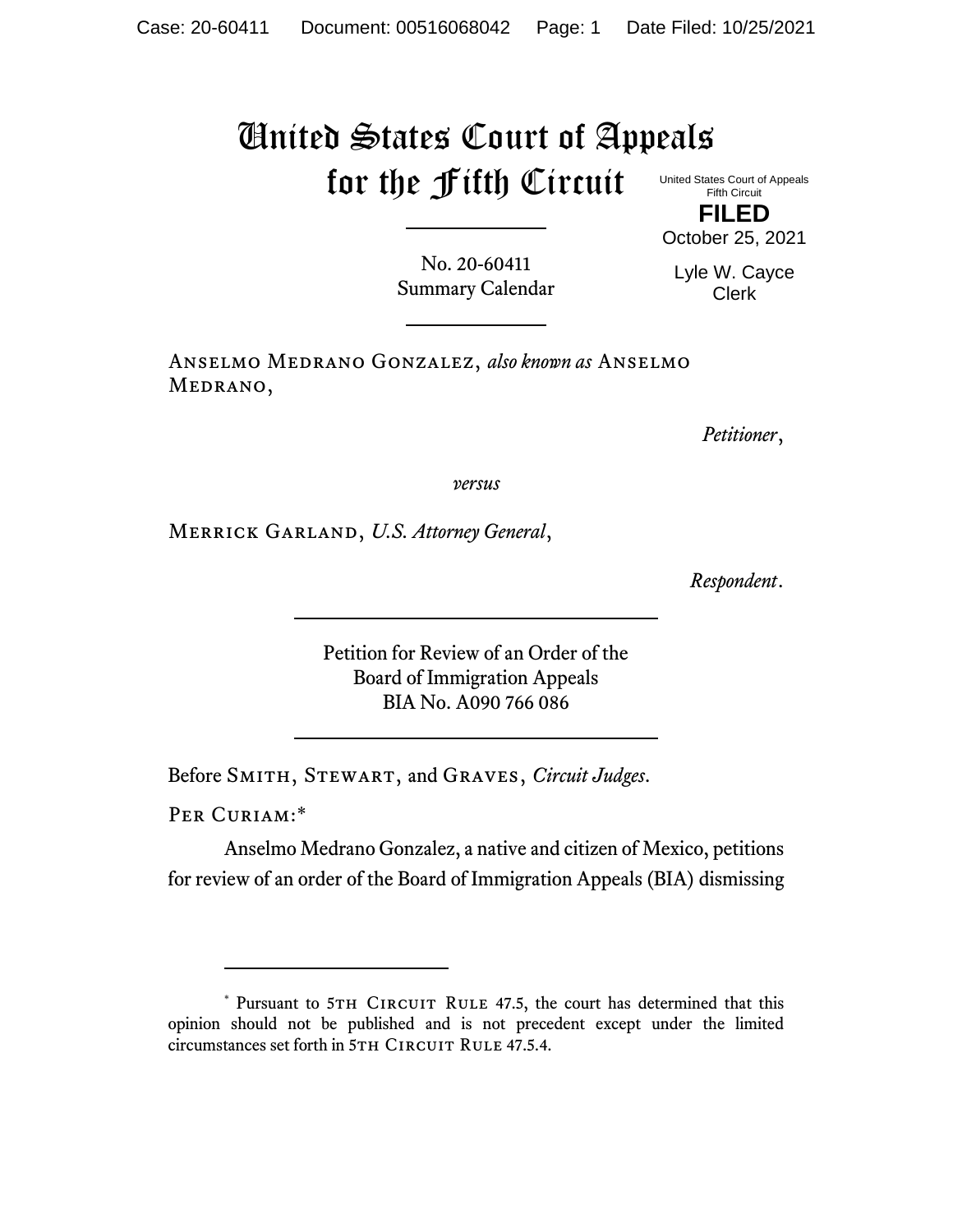## No. 20-60411

his appeal of an Immigration Judge's (IJ) denial of his claim for adjustment of status under 8 U.S.C. § 1255(i).

This court reviews the final decision of the BIA and will only consider the IJ's decision where it influenced the decision of the BIA. *Zhu v. Gonzales*, 493 F.3d 588, 593 (5th Cir. 2007). Factual findings are reviewed under the substantial evidence standard and legal questions de novo, giving deference to the BIA's interpretation of any ambiguous immigration statutes. *See Orellana-Monson v. Holder*, 685 F.3d 511, 517-18 (5th Cir. 2012). Under the substantial evidence standard, we may not reverse an immigration court's factual findings unless "the evidence was so compelling that no reasonable factfinder could conclude against it." *Wang v. Holder*, 569 F.3d 531, 537 (5th Cir. 2009).

An alien physically present in the United States may apply for adjustment of status to that of an alien lawfully admitted for permanent residence. § 1255(i). The Attorney General may grant the application if, inter alia, the alien is admissible to the United States for permanent residence. § 1255(i)(2)(A). Under 8 U.S.C. § 1182(a)(6)(E)(i), an alien is inadmissible if at any time he "knowingly has encouraged, induced, assisted, abetted, or aided any other alien to enter or to try to enter the United States in violation of law." In determining whether an alien is inadmissible under the statute, this court considers his actual conduct rather than a conviction for a criminal offense. *See Soriano v. Gonzales*, 484 F.3d 318, 321 (5th Cir. 2007). As an applicant seeking to adjust his status, Medrano Gonzalez must show that he is "clearly and beyond doubt entitled to be admitted and is not inadmissible under § 1182." *Id.* at 320 n.1 (internal quotation marks and citation omitted).

Medrano Gonzalez was convicted in 1990 of transporting aliens within the United States, in violation of 8 U.S.C. § 1324(a)(1)(B). The